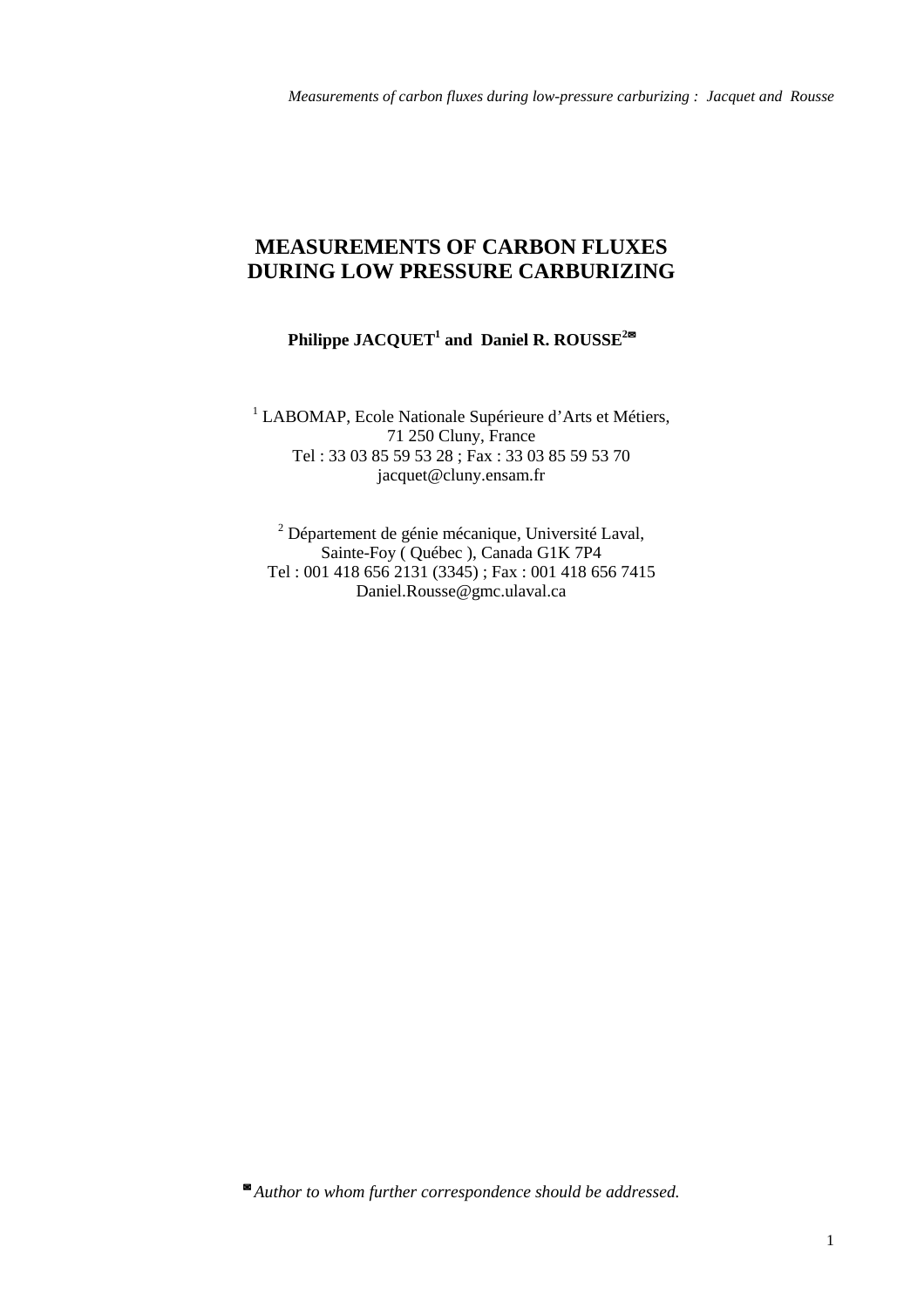#### **ABSTRACT**

This paper presents the qualitative assessment of a novel device developed for the regulation of carburizing processes in industrial vacuum furnaces. The proposed device involves a U-shaped thin wall iron tube: the outside surface of the tube is exposed to the carburizing atmosphere simultaneously with the workload, while the decarburizing gas mixture (here  $H_2 + H_2O$ ) is circulated inside the tube. The outflow of decarburizing mixture is then continuously analyzed and eventually permits to determine the carbon potential and the transfer coefficient at the interface between the carburizing atmosphere and the workloads. To assess the principle, the probe has been used to compare the carburizing power of different gases (propane, methane, ethylene, and acetylene) for a specific set of parameters. The results reported here, compared with microhardness and micrographies of the samples, indicate that the probe can indeed be used to carry out this task.

Key words : **carburizing, U-shaped thin wall sensor, control**

### **NOMENCLATURE**

- *C* Carbon concentration, %
- *D* Mass diffusion coefficient,  $\text{cm}^2/\text{s}$
- *K* Mass transfer coefficient, cm/s
- *L* Sensor wall thickness,  $\mu$ m
- *Q* Activation energy, J/mol
- *P* Pressure, bar, mbar
- *R* Constant, 8.314 J/mol K
- *S* Rate of generation (dissolution) of carbon, %/s
- *t* Time, s, min, h
- <sup>Τ</sup> Temperature, K
- *V* Volumetric flow rate, mL/min
- *x* Spatial position within the wall of the tubular probe, m

### **Indices and superscripts**

- *0* Reference condition
- *a* Related to the gas activation energy
- *C* Carburizing
- *d* Related to the solid activation energy, diffusion
- *dew* Dew point
- *D* Decarburizing
- *G* In the decarburizing gas
- *i* Gas-solid interface
- *P* Carbon potential
- *s* Saturation
- *t* Transition in the chamber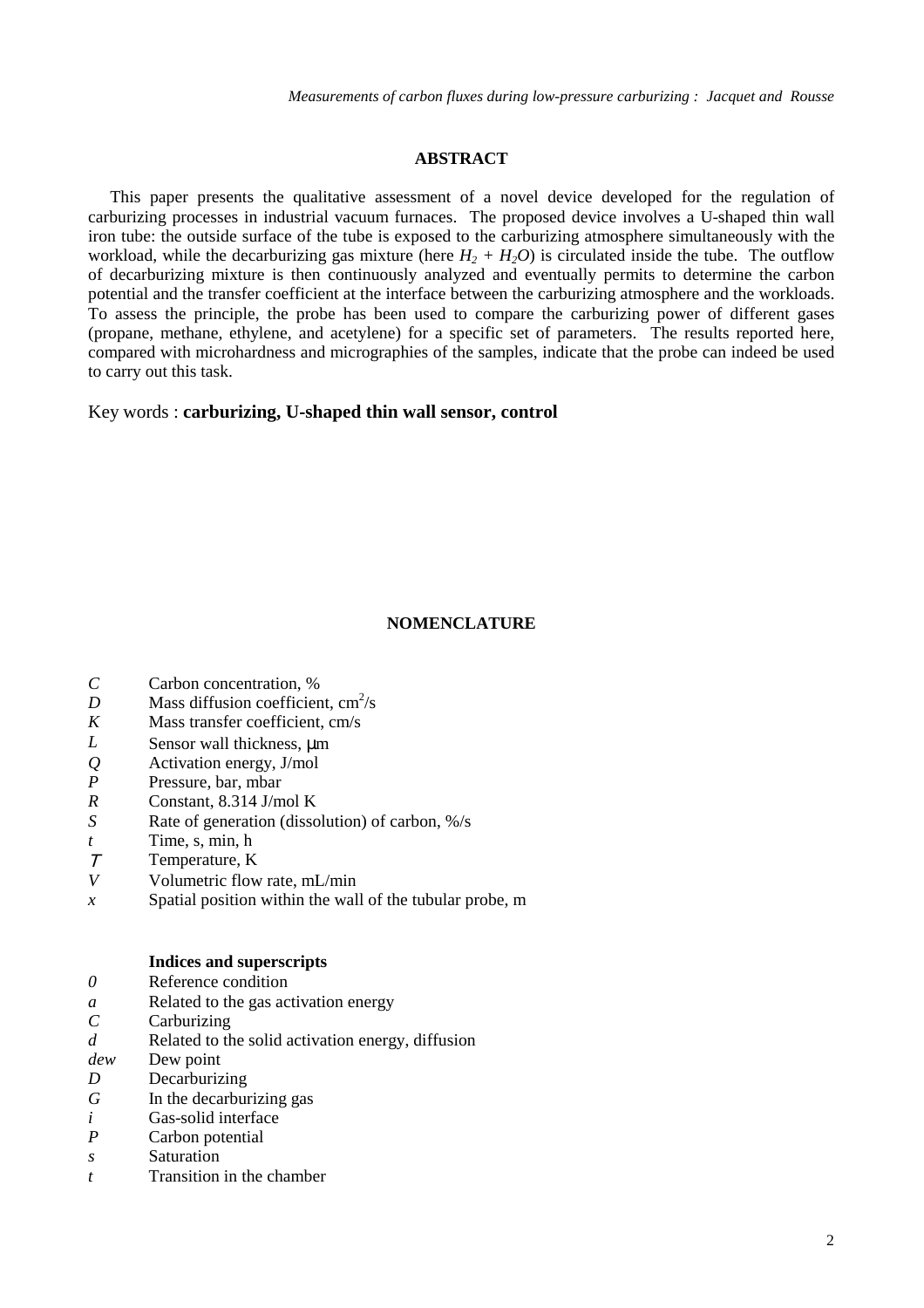### **1. INTRODUCTION**

The main advantages of low pressure carburizing treatments compared to the atmospheric gaseous processes are now well known: faster kinetics and oxygen free carburizing atmospheres resulting in carburized layers that involve no internal oxidation [1]. For two decades, several low pressure carburizing processes have been developed: plasma carburizing with methane [2]; "boost-diffusion" carburizing with propane [3]; carburizing with various ethylene flows [4]; vacuum carburizing with acetylene [5]; the i-Vacarb<sup>®</sup> process [6]. Each of these processes try to eliminate the problem of soot formation inside the furnace. When atmospheres are too rich in carbon, either some soot can form a deposit on the steel's surface and stop further carbon diffusion or some undesirable carbides can appear.

Hence, regulation is needed. However, to the best knowledge of the authors, no regulation process has been made available in the context of low pressure carburizing treatments. To date, none of the existing devices that monitor the carbon potential at atmospheric pressure [7,8] can be used under low-pressure conditions. This is usually due to the absence of thermodynamic equilibrium [9-10]. As a result, the low pressure carburizing processes is solely modeled by computer [11-15]. Hence, although low pressure carburizing can be more efficient than atmospheric carburizing, the lack of appropriate regulation devices seems to stand in the way of its development.

In this context, this paper presents a novel sensor designed, constructed and tested to bridge the gap between this need for regulation in low-pressure atmospheres and the increased performance of carburizing in such conditions. The probe's principle has first been tested in a small experimental furnace [16] and has been presented in a previous paper [17]. The aim of the research is to determine whether or not the device could be used to predict carburizing rates and carbon content in workloads. This research effort mainly involves a qualitative assessment of the probe which is used here inside an industrial low pressure furnace.

In this paper, the carburizing process is first recalled, then the experimental environment with the new Ushaped tubular sensor and the vacuum furnace are presented. The following section deals with the experimental parameters used and the last one offers the metallurgical results and the probe's recording data.

### **2. CARBURIZING PROCESS**

#### **2.1 Physics of carburizing**

The physics of carbon diffusion as applied to the proposed U-shaped sensor is shown in Figure 1. In this figure, the outer surface of a thin iron tube is exposed to a carburizing furnace atmosphere while a controlled decarburizing environment flows on the inner side of this thin U-shaped sensor. In the experiments, several carburizing gases have been used inside the furnace : methane CH4, acetylene C2H2, ethylene C2H4, and propane C3H8. The principle of control is based on the fact that when steady state is reached in the wall of the circular-shaped tubular sensor, the measured mass flux of carbon on the inside (decarburizing) is related to the inflow of carbon into the parts during the carburizing treatment. Hence, as a probe can be inserted directly into the furnace, it provides an *in-situ* control facility. It can be noted that if the saturation concentration of carbon, *Cs*, is reached within the wall of the tube, normally at the carburizing surface first, precipitation of carbides (Fe<sub>3</sub>C) will occur. On the other hand, if the tube is not quenched, when the carbon concentration decreases below  $C_s$ , anywhere within the wall thickness, the carbides will be dissolved.

### **2.2 Mathematical description of carbon diffusion**

The basis for modeling single phase carburizing is the following mass balance equation which states that the total carbon in a differential volume changes in time according to the divergence of the carbon flux plus a volumetric source term of carbon that accounts for carbide precipitation or dissolution: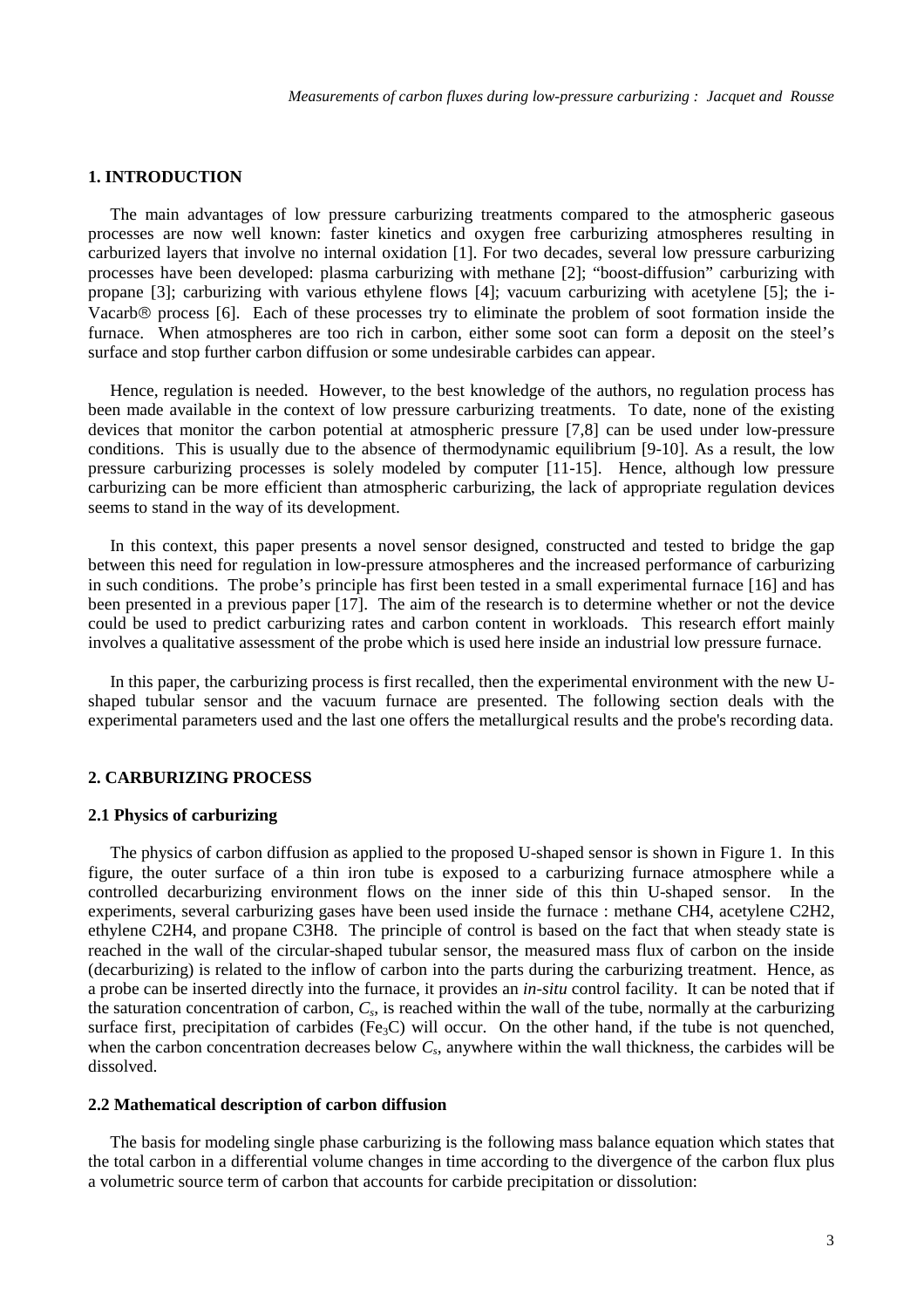*Measurements of carbon fluxes during low-pressure carburizing : Jacquet and Rousse*

$$
\frac{\partial C(x,t)}{\partial t} = \frac{\partial}{\partial x} \left( D(x,t) \frac{\partial C(x,t)}{\partial x} \right) + S_C(x,t); 0 \le x \le L; t > 0
$$
\n(1)

in which  $x$  is the distance from the carburizing surface,  $L$  is the wall thickness,  $C$  is the carbon concentration, *D* is the mass diffusion coefficient, and  $S<sub>C</sub>$  is the volumetric source of carbon (it is negative in the case of carbides precipitation and positive when carbides are dissolved in the matrix). The equation is strictly valid in the Cartesian coordinate system as well as for cylindrical or spherical shells for which the wall thickness, *L*, is much smaller than the radii. The boundary and initial conditions are then:

$$
K_C(t)(C_p - C(x,t)) = -D(x,t)\frac{\partial C(x,t)}{\partial x}; \ \ x=0; \ \ t>0
$$
\n(2)

$$
K_D(t)(C(x,t) - C_G) = -D(x,t)\frac{\partial C(x,t)}{\partial x}; \quad x = L; \quad t > 0
$$
\n
$$
(3)
$$

$$
C(x,0) = C_i; \quad 0 \le x \le 1; \quad t=0
$$
 (4)

where  $K_C$  is the mass transfer coefficient on the carburizing side,  $K_D$  is the mass transfer coefficient on the decarburizing side,  $C_P$  is the carbon potential of the carburizing atmosphere,  $C_G$  is the carbon potential of the decarburizing gas,  $C_G = 0$ , and  $C_i$  is the initial concentration of carbon in the material.  $C_i$  could be a function of x but for the situations involved here, the initial carbon concentration was considered uniform and equal to zero throughout the wall.

The expressions for *D* and *K* have been correlated by several authors for different steels. Ghiglione [18] proposes a review that involves 13 different expressions for *D* and 9 for *K*. Here, the following forms are assumed [10]:

$$
D(t) = D_0(C) \exp\left(-\frac{Q_d}{RT}\right)
$$
  
\n
$$
K_D(t) = K_{D,0} \exp\left(-\frac{Q_a}{RT}\right)
$$
\n(6)

in which  $Q_d$  is the activation energy of carbon diffusion in austenite,  $Q_a$  is the activation energy of the carburizing atmosphere,  $R=8.314$  J/mol K, and T is the temperature in Kelvin. This model forms the basis for all subsequent numerical analysis as well as for the variables to be measured with the experimental apparatus. Variables to be provided to validate the numerical model.

### **2.3 Low pressure carburizing settings**

For all the processes mentioned in section 1, the first step, which consists in a pumping period, is common; the heating phase then occurs under a vacuum or a nitrogen (oxygen free) atmosphere, that allows to eradicate the risk of internal intergranular oxidation. The main differences among the different processes appear during the carburizing period and relate to: the nature of the carburizing gas, the fluid velocities or mass flow rates, the operating pressure, the type (continuous or discontinuous) of injection, the type of mixture (single or multi phase), the presence of plasma, etc...

In this work, the carburizing power of the most commonly used gases have been compared; all the experiments have been performed under the same conditions of pressure, flow, and period. All experiments were carried out with pure gases.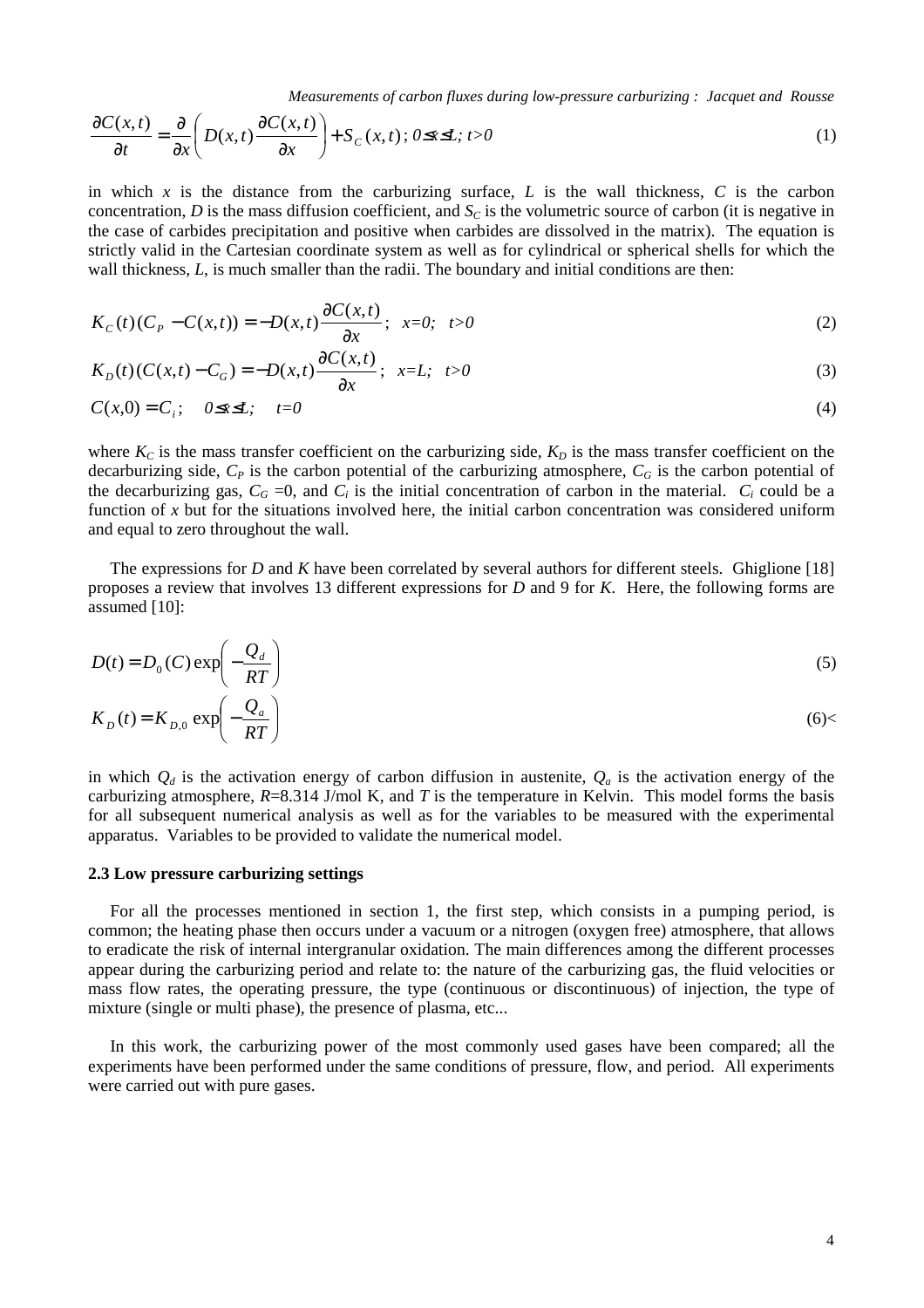#### **3. EXPERIMENTAL FURNACE**

### **3.1 Principle for monitoring**

The physics of carbon diffusion as applied to the proposed device is simple: one side of a thin iron foil is exposed to a carburizing furnace atmosphere while the other side of this thin foil is exposed to a controlled decarburizing environment. Carbon atoms react at the carburized surface of the device and diffuse across its thickness, *L*. The flux of carbon at the decarburizing surface can then be measured. The principle of control is based on the fact that when steady state is reached in the iron foil, the measured mass flux of carbon on the decarburizing side of the foil is related to the inflow of carbon into the parts (workload) during the carburizing treatment. Hence, as a probe can be inserted directly into the furnace, it provides an *in-situ* control facility. In [16,17], the authors demonstrated that the principle can indeed be applied to predict carbon diffusion across workloads.

#### **3.2 Sensor**

The sensor was configured as a thin-wall U-shaped iron tube (thickness, *L*=100µm) and located inside the furnace. The outside surface of the tube is exposed to the carburizing atmosphere simultaneously with the workload, while the decarburizing gas mixture (here  $H_2 + H_2O$ ) is circulated inside the tube. Once carbon atoms emerge from the inner surface of the tube, the decarburizing reactions produce carbon monoxide, *CO*, and methane, *CH4*. The outflow of decarburizing gas was initially analyzed by a catharometer [16, 17], for more precision and convenience it is now analyzed by use of an hygrometer.

Figure 1 shows a schematic and a picture of the proposed device. Such a probe allows an *in situ* measurement of the carbon potential and the transfer coefficient at the interface between the atmosphere and the steel.

#### **3.3 Furnace specifications**

The BMI B 83 TiC vacuum furnace is a horizontal double-wall water cooled facility. It is entirely controlled and monitored with a custom software allowing to program treatment cycles, to recover data, etc. This furnace is a prototype that was specially designed and built for ENSAM. It allows for several types of low pressure heat treatments (carburizing, carbonitriding), brazing as well as plasma treatments (ionic nitriding, ionic carburizing). Figure 2 presents a schematic of the transversal section of the furnace.

The furnace involves a hydraulic frontal loading door that operates in conjunction with the casing door, longitudinal slots allows for the cooling flow, and cooper cooling coils monitored for security purposes. The furnace allows radiant and convective heating and enables homogeneous and rapid cooling of the load by forced convection of nitrogen (1<*P*<5 bar) that is circulated through an efficient exchanger. The cooling system is included inside an airtight casing. The pressure, the velocity, and the direction of the nitrogen flow can be specified.

Figure 2 shows the centrifugal turbine driven by a sealed and cooled motor located axially, the casing with the workload support, the  $40 \text{ m}^2$  finned-tubes heat exchanger, and the patented cooling turbine [16, 17].

The chamber is  $450 \times 450 \times 450$  mm and can allow for a load of approximately 100 kg. The maximum operating temperature is 1200°C, the minimum vacuum pressure is about  $10^{-2}$  mbar, and the working pressure during heat treatments lies between 1 and 10 mbar. Up to four different gases can be mixed together.

The radiation heating is obtained by a cage-shaped graphite resistance which surrounds the load for an optimal heat transfer. For a more efficient heat transfer at low temperatures, a forced convection heating system is used. The atmosphere is forced by a carbon/carbon composite fan.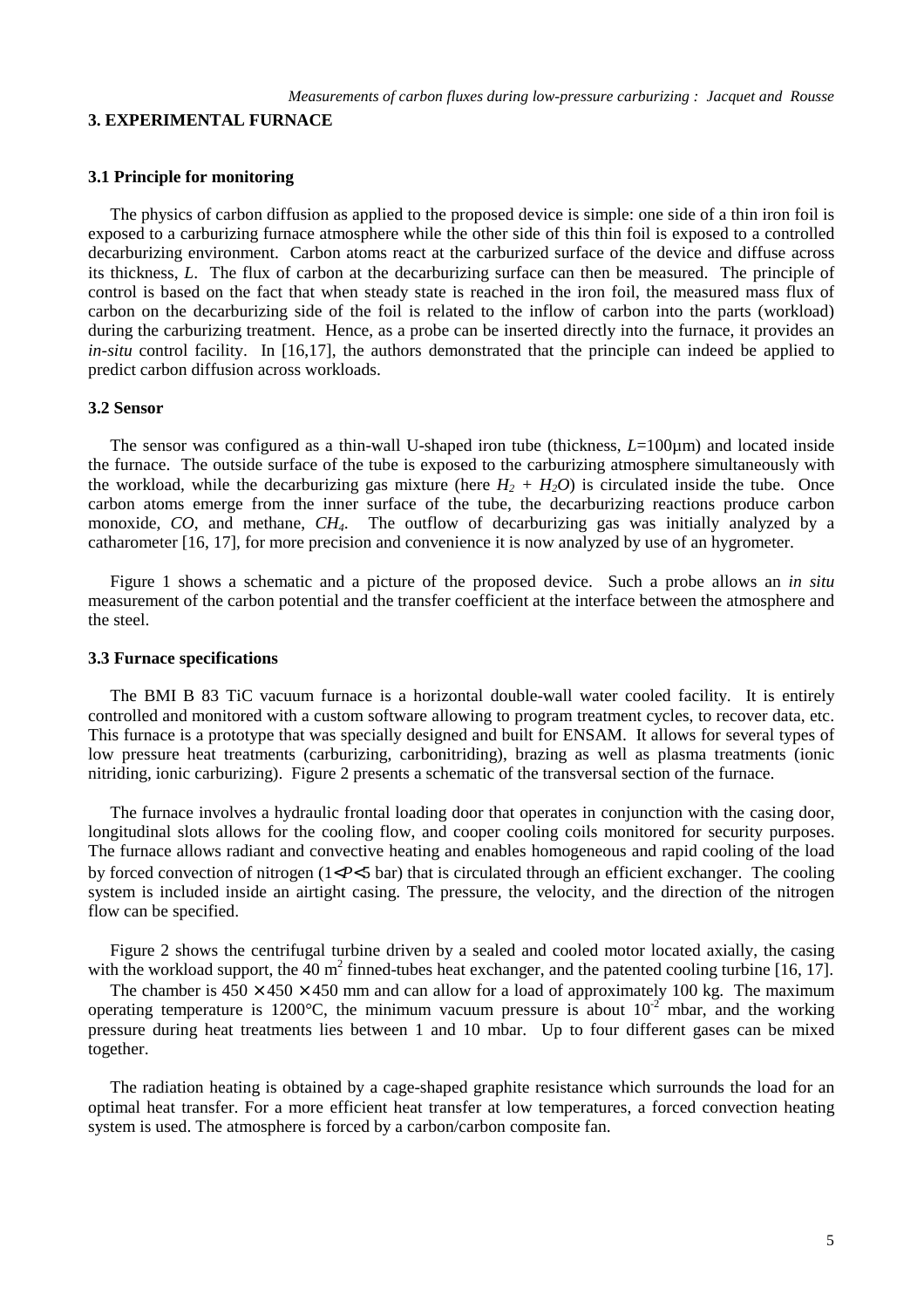### **4. COMMON EXPERIMENTAL PARAMETERS**

### **4.1 Carburizing parameters**

For each experiment presented in this paper, the carburizing cycle involved the following parameters: a pumping period to decrease the pressure to *P*=0.1 mbar (0.075 torr); a heating period to  $T_{\infty}$ =980°C  $(1796°F)$ ; a carburizing period at 6 mbar (4.5 torr) with a 5 L/min flow of carburizing gas; a diffusion period, and finally a 5 bar (3750 torr) quenching period with nitrogen.

For each experiment, a thermocouple has been inserted inside a reference workload in order to control the temperature (which remained constant at 980°C during all the cycle (carburizing + diffusion)).

All samples used, for results presented herein, were made of *25 CrMo 4* steel. The chemical composition of this alloy has been determined by means of a spark spectrometer. The following results have been obtained: *C*: 0.24%, *Si*: 0.22%, *Mn*: 0.63%, *Ni*: 0.13%, *Cr*: 1.14%, and *Mo*: 0.19%. This material has been chosen for its high quenching ability as the 5 bar gas quenching is less efficient than oil quenching.

#### **4.2 Decarburizing parameters**

The decarburizing mixture (which flows inside the tubular sensor) involves hydrogen and water vapor,  $H_2 + H_2O$ . The pressure is *P*=1 bar (750 torr), the dew point is  $T_{dew} = 2^{\circ}\text{C}$ , and the volumetric flow rate *V*=50mL/min. The moisture content in mixture is measured with a hygrometer over a range of –110 to 60°C (-166 to 140°F). The moisture probe consists of an aluminum oxide sensor located on a connector and covered by a protective stainless-steel shield. Before mixture with water vapor, the dew point of hydrogen is  $T_{dew} = -40$ °C.

At the inner face of the iron tube, the following reactions occur:  $C + H_2O \rightarrow CO + H_2$  (7)

$$
C + 2H_2 \to CH_4 \tag{8}
$$

A dew point of 2°C for the decarburizing mixture has been chosen for the following reasons: the higher the dew point, the faster the decarburizing reaction [20]; the environment temperature should be at least 10°C higher than the dew point temperature, otherwise condensation could occur on the sensor or in sampling system; the dew point should not be too high to avoid oxidation of iron; some results [21] showed that for a dew point higher of about  $7^{\circ}$ C, the second reaction, eq.(8), can be neglected. As the experiments were carried out for a dew point temperature not very far away from  $7^{\circ}C$  (2°C), the second reaction, eq. (8), has been neglected in the following analysis.

Nevertheless, a mixture of nitrogen and water has also been tried out as the decarburizing gas, thus eliminating the possibility of methane production, eq. (8). This would have enable a precise quantitative analysis of the rate of carbon diffusion across the thin wall of the probe. However, the decarburizing mixture for which no hydrogen is involved leads to the combination of oxygen atoms with iron, thus permitting severe oxidation of the probe. It was found absolutely necessary to inject at least a tiny fraction of hydrogen in the decarburizing mixture.

### **5. RESULTS**

#### **5.1 Probe response**

As qualitative results are desired and because eq.(8) is neglected in the analysis of the mass flow rates of carbon, results in Figure 3 and 4 are presented in terms of the dew point of the decarburizing mixture. As the dew point drops, more water molecules are converted into carbon monoxide and hydrogen. Hence, the dew point is an indicator of the carbon flux across the wall thickness of the tubular probe.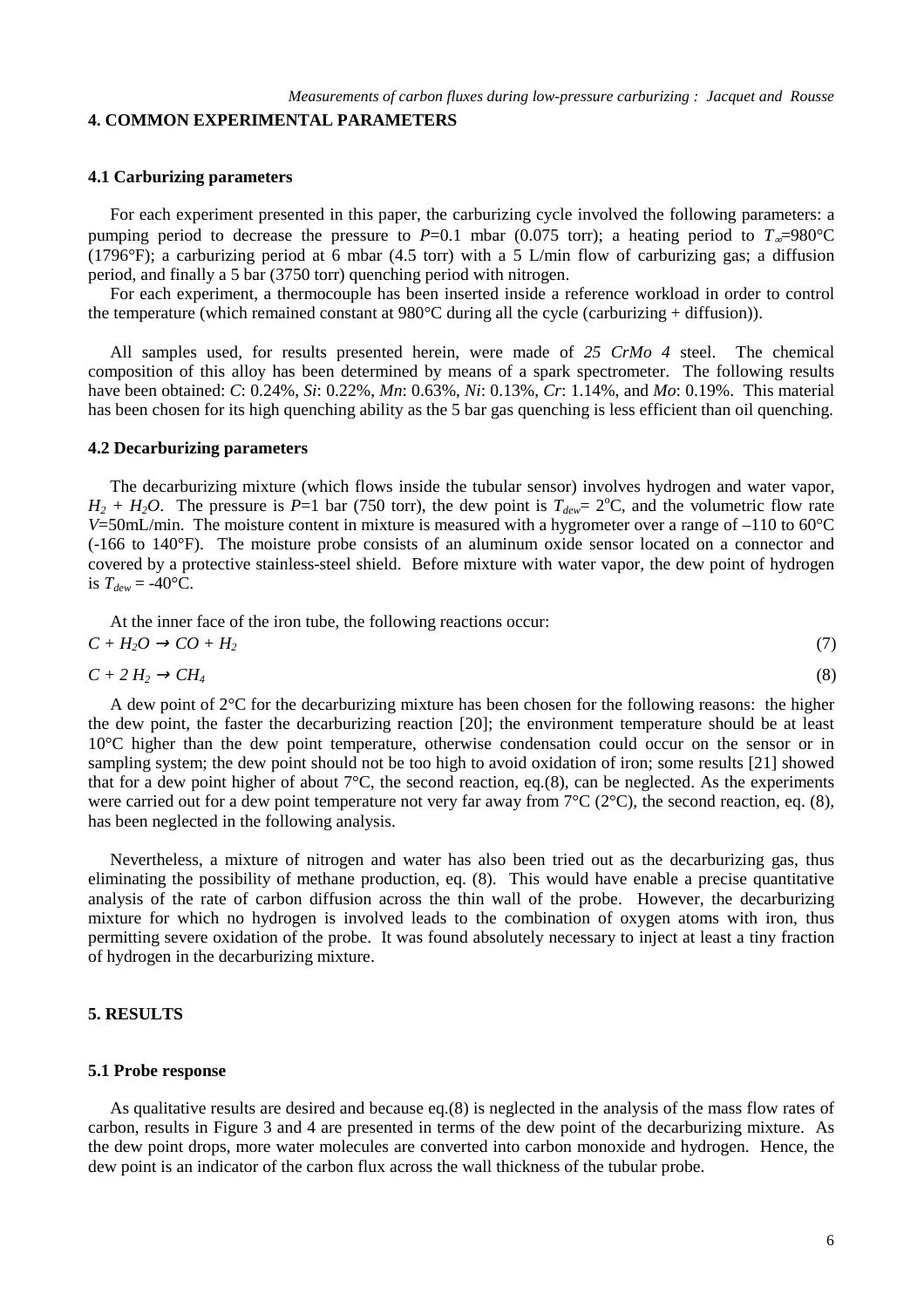#### *Measurements of carbon fluxes during low-pressure carburizing : Jacquet and Rousse*

The decarburizing gas grabs carbon as it travels within the probe. Hence, the radial flux of carbon varies along the probe axis and the amount of carbon detected is an average of the mass flow rate of carbon across the wall thickness. Moreover, the kinetic of carburizing and particularly decarburizing is quite slow. Hence, there is a need for investigations concerning the appropriate manners to obtain mass flow rates of carbon through a workload based on the dew points measurements. Work is actually being done on this subject.

Figure 3 shows the experimental results obtained for a 90s carburizing period with propane. The carburizing followed by a 40min diffusion period. Forty seconds after the injection, a fast increase of the signal (a sharp decrease of the dew point) is recorded. The water content decrease indicates that the carbon that is crossing the wall combines with water (eq.(7)).

The 40s delay corresponds to the time required by carbon to cross through the wall of the probe (*L*=100µm). After 90s, the injection of the carburizing gas is stopped and a pumping period begins; the pressure drops inside the furnace. Nevertheless, the signal is still increasing which indicates that more and more carbon emerge from the inner surface of the tube, then this signal reaches a maximum ( $T_{dev} \approx -20^{\circ}C$ ) which corresponds to the maximum carbon flux. This maximum is obtained approximately 10 min after the end of the carburizing period. Then, as there is no quenching, the signal is slowly decreasing down to the original value ( $T_{dew} = 2^{\circ}\text{C}$ ); the time required to extract all carbon is longer than that to reach the maximum flux which means that the kinetic of the decarburizing reaction is slower than that of carburizing.

The repeatability of the experiments was investigated prior to the publication of this paper and is discussed elsewhere [17]. For the same set of parameters, the probe curbs corresponds within about 1% [17].

Figure 4 shows results for four carburizing treatments of a given work load with different gases: methane  $(CH_4)$ , acetylene  $(C_2H_2)$ , ethylene  $(C_2H_4)$ , and propane  $(C_3H_8)$ . Both carburizing and decarburizing parameters are the same as described previously. For all four cases, the carburizing period is 10 min and the diffusion period, before the quenching, is 15min.

Figure 4 reveals that the signal provided by the probe is very low for methane. This indicates that methane (subject to with these conditions, *P*=6mbar, *T*=980°C) is a very poor carburizing atmosphere. Figure 5 and 6 confirm the information provided by the probe.

For the other three gases (acetylene, ethylene and propane), the shape of the signals is the same as that observed in Figure 3: it increases about forty seconds after the injection of the carburizing gas and the maximum carbon flux is obtained approximately 10min after the end of the carburizing period. After quenching, the signals suddenly drop back to the initial for the dew point: the quench stops carbon diffusion inside the tube and consequently the decarburizing reaction.

For acetylene and ethylene the signals are very close whereas for propane, the maximum carbon flux is slightly higher ( $T_{dew}$  = -21°C for  $C_3H_8$ ,  $T_{dew}$  = -18°C for  $C_2H_2$  and  $C_2H_4$ ). This indicate that the carburizing power of propane should be somewhat higher than acetylene or ethylene. Theoretically, this is due to the fact that a propane molecule can leave three carbon atoms while an acetylene or ethylene molecule only two. However, the differences could also be due to the fact that a different path for injection has been used with propane. More investigations should be carried out to conclude on this topic. For high flow rates of carburizing gases, soot formation inside furnaces has been observed with propane, never with acetylene or ethylene [22].

Figure 4 shows deflections of the curves for  $C_2H_2$ ,  $C_2H_4$  and  $CH_4$  at about  $t=660$ s while there is no such deflection for  $C_3H_8$ . These "bumps" are due to the fact that when the carburizing ends with the first 3 gases, the heating is stopped while a vacuum pump  $(0,5 \text{ mbar})$  evacuates the gas. For  $C_3H_8$  only, the injection of a nitrogen flow into the furnace that removes the carburizing atmosphere. As a result, there is no temperature drop in the furnace for  $C_3H_8$  and the curve exhibits a smooth behavior.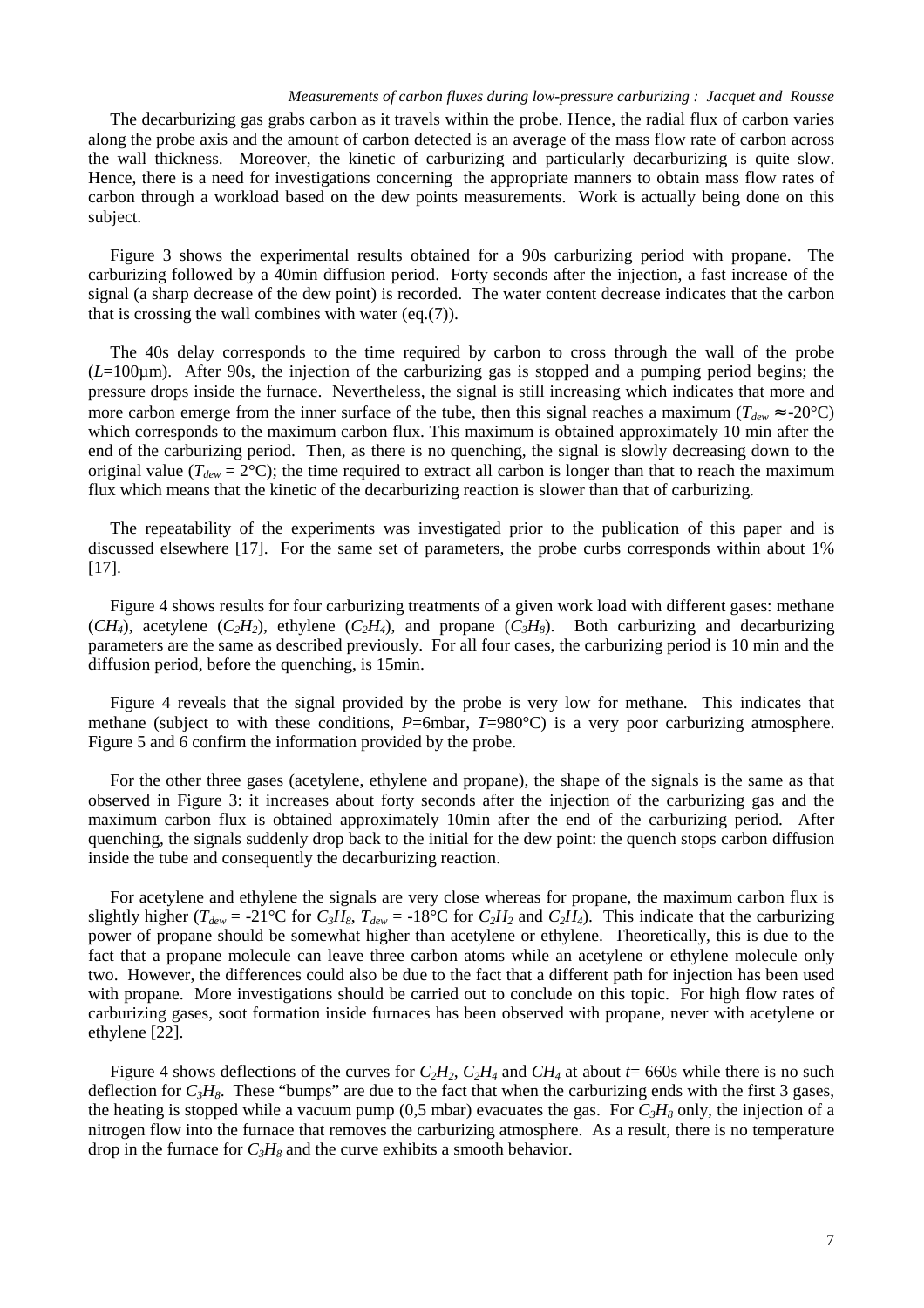### **5.2 Microhardness and micrographies**

Microhardness measurements of the parts have been performed on a LECO AMH-100, a fully automated microhardness tester with programmable X-Y stage. For the tests reported here, it is configured with a Vickers diamond indenter. A stage pattern of 21 points has been defined: a 50µm-X and 100µm-Y space between the 11 first points, a 100<sub>km</sub>-X space between the 5 following ones and a 200<sub>km</sub>-X space between the 5 last ones. The pattern is followed by the stage and indentations are made on each position of the sample ( with a 200g load ). Once this is done, the pattern will be followed a second time for measuring the size of the indentations. From these measurements, calculations are made taking into consideration all the system's settings including calibrations.

Figure 5 shows the hardness as a function of the depth in the part after quenching. The figure clearly shows that the probe is adequate: methane is not efficient for carburizing in the experimental conditions used no hardness elevation is noticed on figure 5. The figure also shows that a carburizing depth (Hv  $\geq$ 550) of 240µm is measured for each other three gases.

Micrographies have been obtained with a DP10 microscope digital camera system which is mounted on a VANOX-T Olympus microscope. The camera is connected to a PC for the storage of the pictures.

Figure 6 also confirm the preceding quantitative results, Figure 6a indicates that no carburized layer is observed for methane. Acetylene, ethylene and propane lead to similar results (Figs. 6a-6c) an approximately 200 $\mu$ m martensitic layer is formed. Moreover, the curves for  $C_2H_2$  and  $C_2H_4$  in Figure 4 are close to each other and Figure 6b and 6c show a more or less identical behavior after the quenching. Figure 6d also shows that more carbon has penetrated through the sample while carburizing with  $C_3H_8$ .

This is also predicted by the probe as curve for  $C_3H_8$  in Figure 4 is higher than that for  $C_2H_2$  and  $C_2H_4$ .

### **6. CONCLUSION**

The aim of this paper is to demonstrate that a principle implemented in a laboratory furnace [15, 17] for the regulation of low pressure carburizing could be successfully be transposed to a real application. The main objective is to show qualitatively that the response of the probe could be used to determine the carbon flux and carbon potential at the surface of a given workload.

#### **6.1 Contributions**

The contributions of the research presented in this paper are the following:

- The results demonstrate that that a principle implemented in a laboratory furnace can indeed be applied in an industrial furnace.
- The results also show that the principle proved to be applicable within the context of atmospheric carburizing is still valid for low pressure conditions.
- The sample results indicate that this sensor indeed responds appropriately to a given carburizing atmosphere as it leads to the same conclusions than microhardness measurements and micrographical analysis.

Microhardness measurements and micrographical analysis are destructive methods and give information after the treatment while the sensor is a non-destructive one that provides information while the process is ongoing. This is the main advantage. To the best knowledge of the authors, the proposed probe is the only tool which is able to perform an *in-situ* carbon flux measurement during a low pressure carburizing treatment.

### **6.2 Future work**

In further experiments, it will be interesting to test some other parameters (varying carburizing gas flow, mixture with neutral gas,...) in order to highlight a possible difference between acetylene, ethylene and propane. This is the subject matter of a project at ENSAM.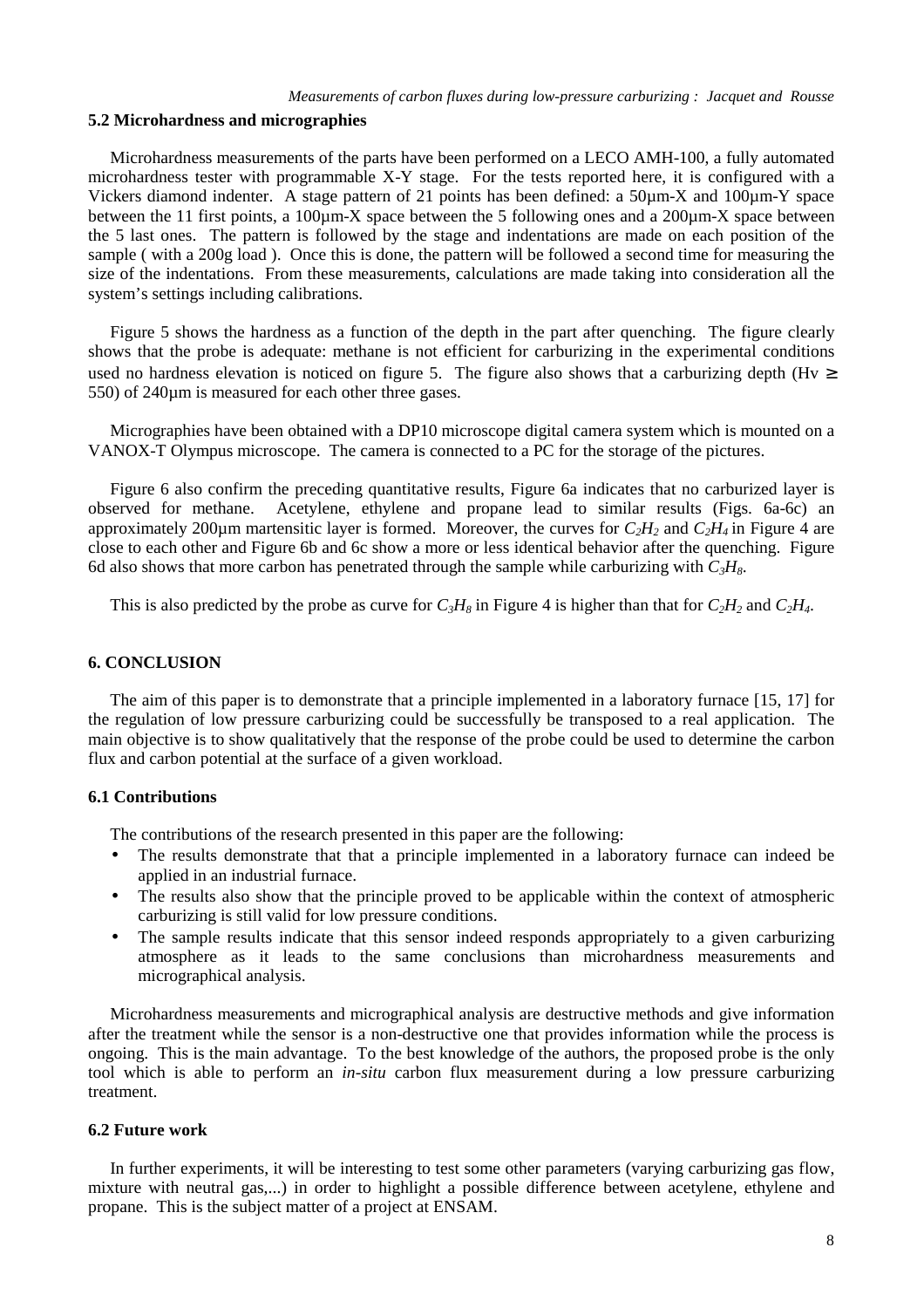In the future, it is also planned to make some numerical predictions of the carbon diffusion across the probe's wall based on what is presented in section 2. Two-dimensional axisymmetric simulations are needed as the carbon content of the decarburizing gas and of the tube varies with the longitudinal axis of the tube. The resulting numerical model would enable the analyst to obtain the carbon profile and content within a part as a function of time. Moreover, there is a need for a better modeling of the variation of the diffusion coefficient with the carbide content. This should be investigated first in a one dimensional context.

Finally, numerical predictions could be validated with the use of another experimental technique such as WDS (Wave Dispersion Spectrometry).

### **7. REFERENCES**

- [1] Jacquet Ph., Bernard G.,Lambertin M. : Résultats expérimentaux liés au développement d'un capteur de suivi pour la cémentation basse pression. Traitements Thermiques n°323, pp73-75, 2000.
- [2] Raic K. T., Numerical treatment of plasma carburizing process. Surface and Coatings Technology 92, pp. 22-28, 1997.
- [3] Since J.J., « Infracarb » Process and Flexible Low Pressure Carburizing/Hardening Plants, 19th Heat Treating Society Conference, , Cincinnati, Ohio USA, 1-4 November 1999.
- [4] Cyr G., La cémentation basse pression de micro alésages Allcarb. Traitements Thermique n° 316, 1999.
- [5] Sugiyama M., Ishikawa K., Iwata H., Vacuum Carburising with Acetylene, Advanced Materials and Processes, vol.4, pp.H29-H33, 1999.
- [6] Hoffmann R., Cémentation sous vide : procédé i-Vacarb®, Traitement thermique n°295, pp22-23, 1996.
- [7] Bond, H.W., Dispositif de mesure et de régulation du potentiel carbone: vue d'ensemble et historique. Traitement thermique, n°235, pp.29-31, 1990.
- [8] Sobusiak, T., Method of mesuring carbon potential and carbon transfer coefficient. HEAT TREATMENT SHANGAI'83. Proceedings of the Third International Congress on Heat Treatment of Materials, Shangai, Edited by professor T. Bell, pp.1.79-1.85, 1983.
- [9] Jacquet, P., Bernard, G., Jomain, B., Souchard, J.P., and Lambertin, M., Développement d'un capteur de suivi pour la cémentation basse pression des aciers, Traitement Thermique n°312, Novembre 1998.
- [10] Jacquet, P., Cémentation basse pression des aciers. Développement d'un capteur de suivi, Thèse ENSAM, Cluny, 1998.
- [11] Goldstein, J.I., and Moren, A. E., Diffusion modeling of the Carburization Process, Metallurgical transaction A, vol. 9A, pp. 1515-1525, 1978.
- [12] Madsac, M., Queille, P., Kostelitz, M., Prévision des profils de concentration en carbone à partir d'un modèle de cémentation gazeuse, Application à l'optimisation des cycles thermiques. Traitement thermique, n°174, pp.19-25, 1983.
- [13] Morral, J.E., Dupen, B.M., and Law, C.C., Application of Commercial Computer Codes to the Modeling Carburizing Kinetics of Alloy Steels. Metallurgical Transactions A, vol. 23A, pp. 2069- 2071, 1992.
- [14] Pavlossoglou, J., A new optimisation model of boost-diffusion cycle for infinite surface steel plates / cylinder to minimise time for desired carbon profile. HEAT TREATMENT SHANGAI'83. Proceedings of the Third International Congress on Heat Treatment of Materials, Shangai. Edited by professor T. Bell, pp.1.86-1.96, 1983.
- [15] Stickels, C. A., Analytical Models for the Gas Carburizing Process. Metallurgical Transactions B, vol. 20B, pp. 535-546, 1989.
- [16] Jacquet Ph., Bernard G.,Lambertin M. : Sensor tracks low-pressure carburizing, Advanced Materials and Processes, Heat Treating Progress, ppH19-H21, April 2000.
- [17] Jacquet, P., Rousse, D., Bernard, G., Lambertin, M., Design of a novel device carburizing regulation, Metallurgy and New Materials Research, Vol.8, No.4, 2000.
- [18] Ghiglione, D., Modèles mathématiques de cémentation, Traitement thermique, no195 , pp.31-39, 1985.
- [19] Deshayes, J. Germain, P. Jacquot, E. Denisse, G. Dervieux, La cémentation basse pression des aciers. Traitement thermique, n°261 Janvier/ Février 1993, pp.22-30.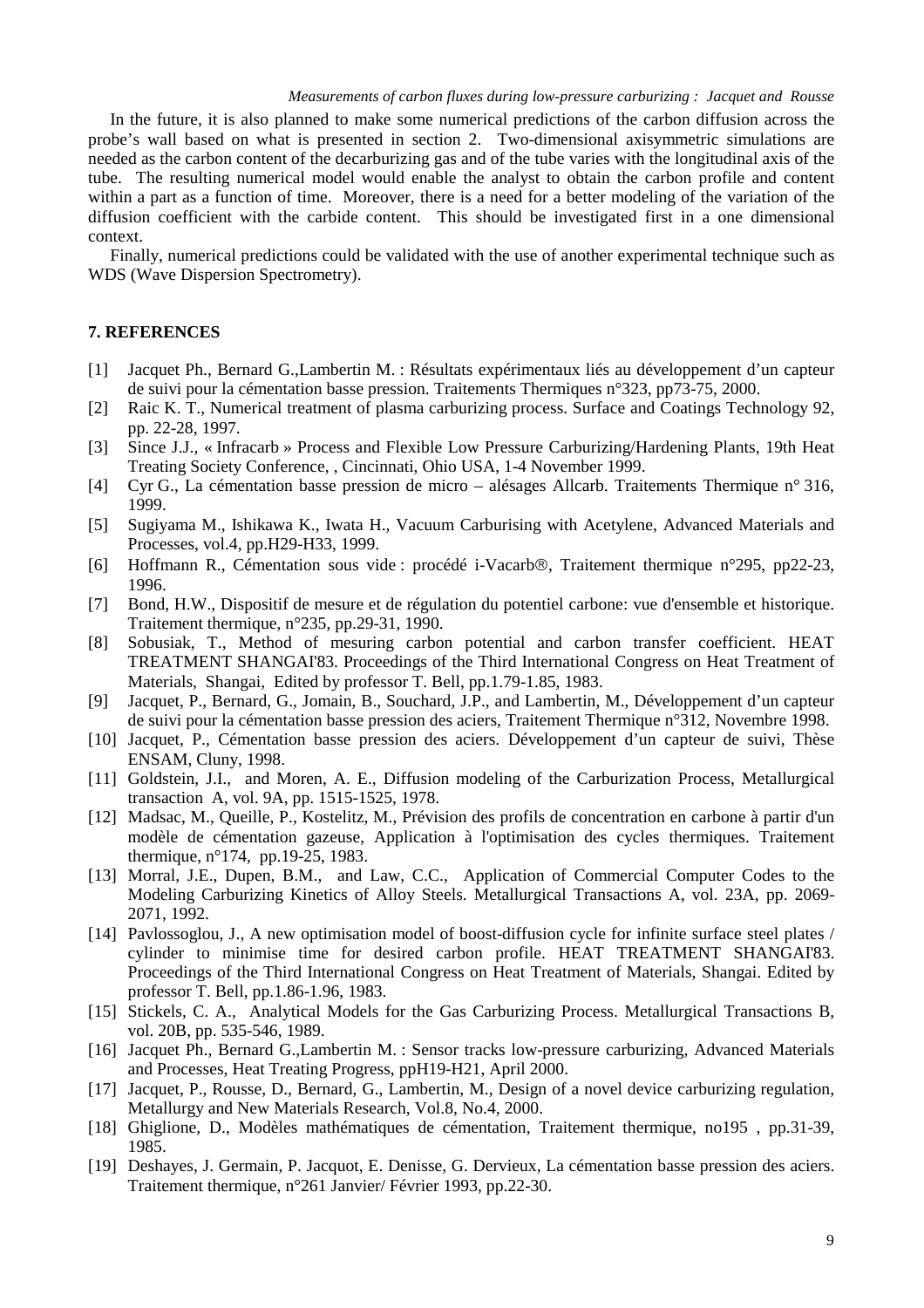- [20] Turdokan E.T., Martonik L.J., Kinetics of decarburization of austenite in hydrogen. High Temperature Science 2, pp154-168, 1970.
- [21] Grabke H.J., Hörz G., Kinetics and mechanisms of gas-metal interactions, Ann. Rev. Mater. Sci., pp.155-178, 1977.
- [22] Gräfen W., Edenhofer B., Acetylene low pressure carburizing. A novel and superior carburizing technology, Heat Treatment of Metals, pp. 79-83, 1999.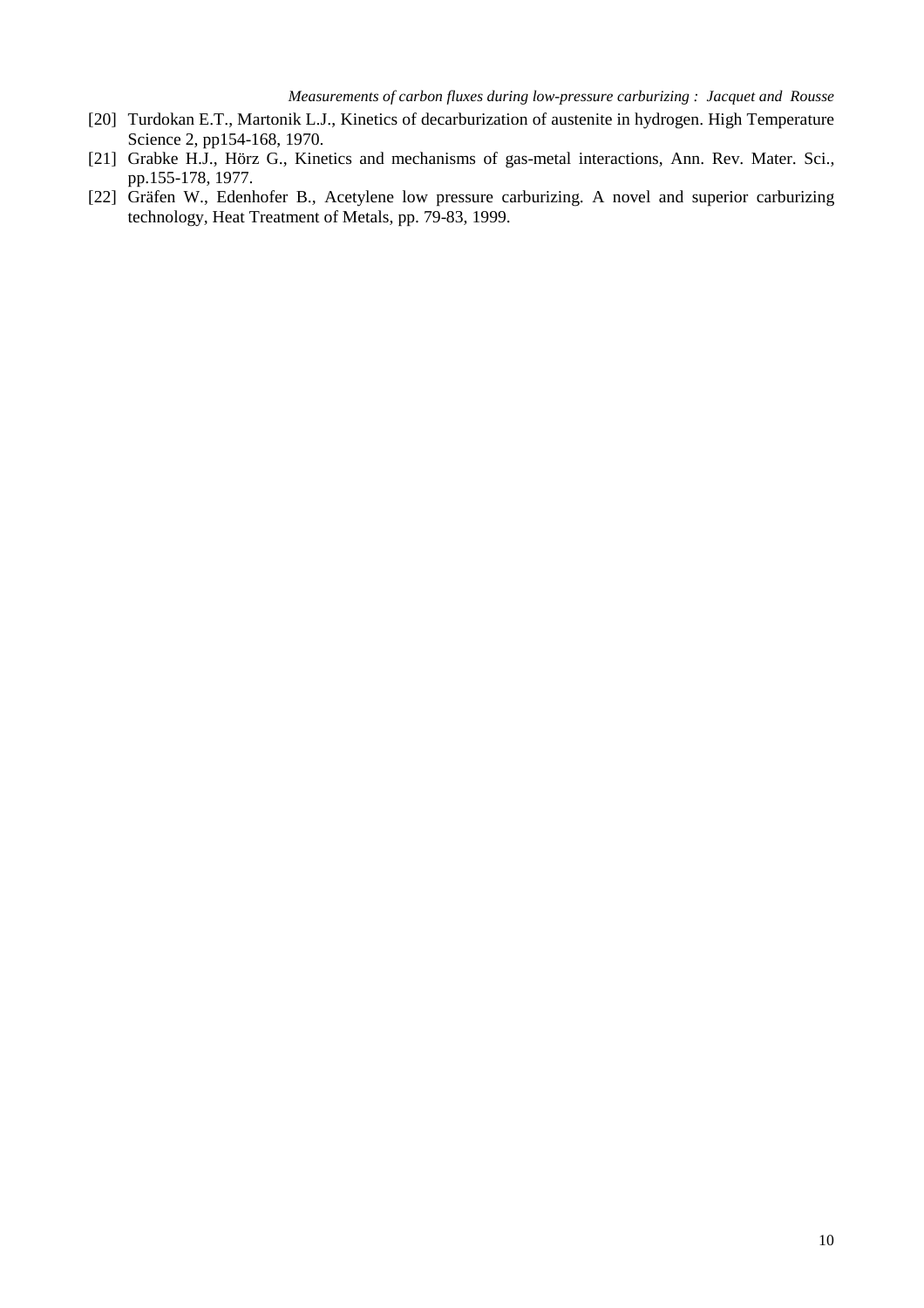*Measurements of carbon fluxes during low-pressure carburizing : Jacquet and Rousse*



Figure 1: (a) Schematic of the U-shaped thin-wall device; (b) picture.



Figure 2: Schematic transversal view of the BMI B83 TiC furnace.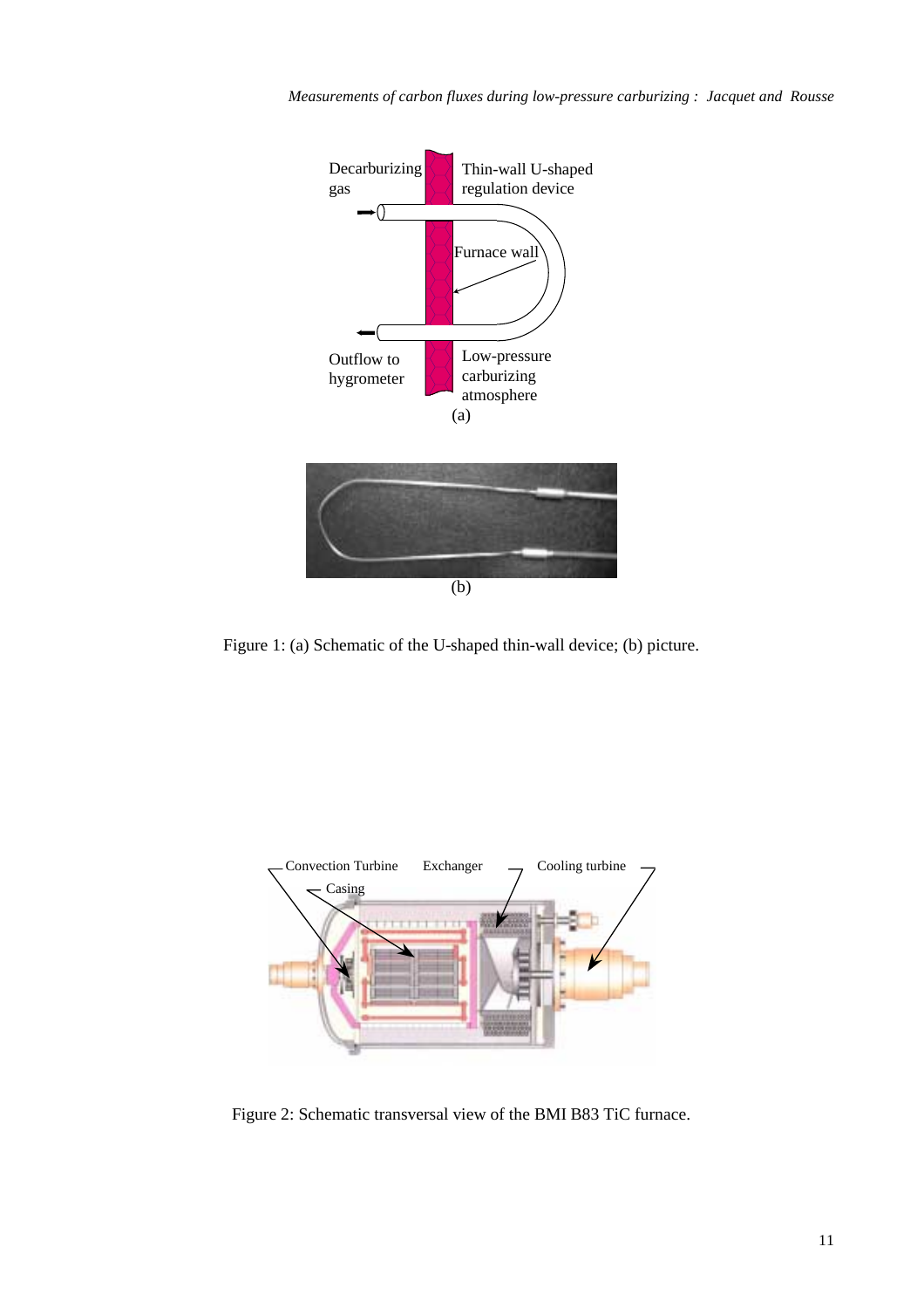

Figure 3 : Probe's response for a 90s carburizing + 40 min diffusion cycle.



Figure 4 : Probe's responses for 4 different gases.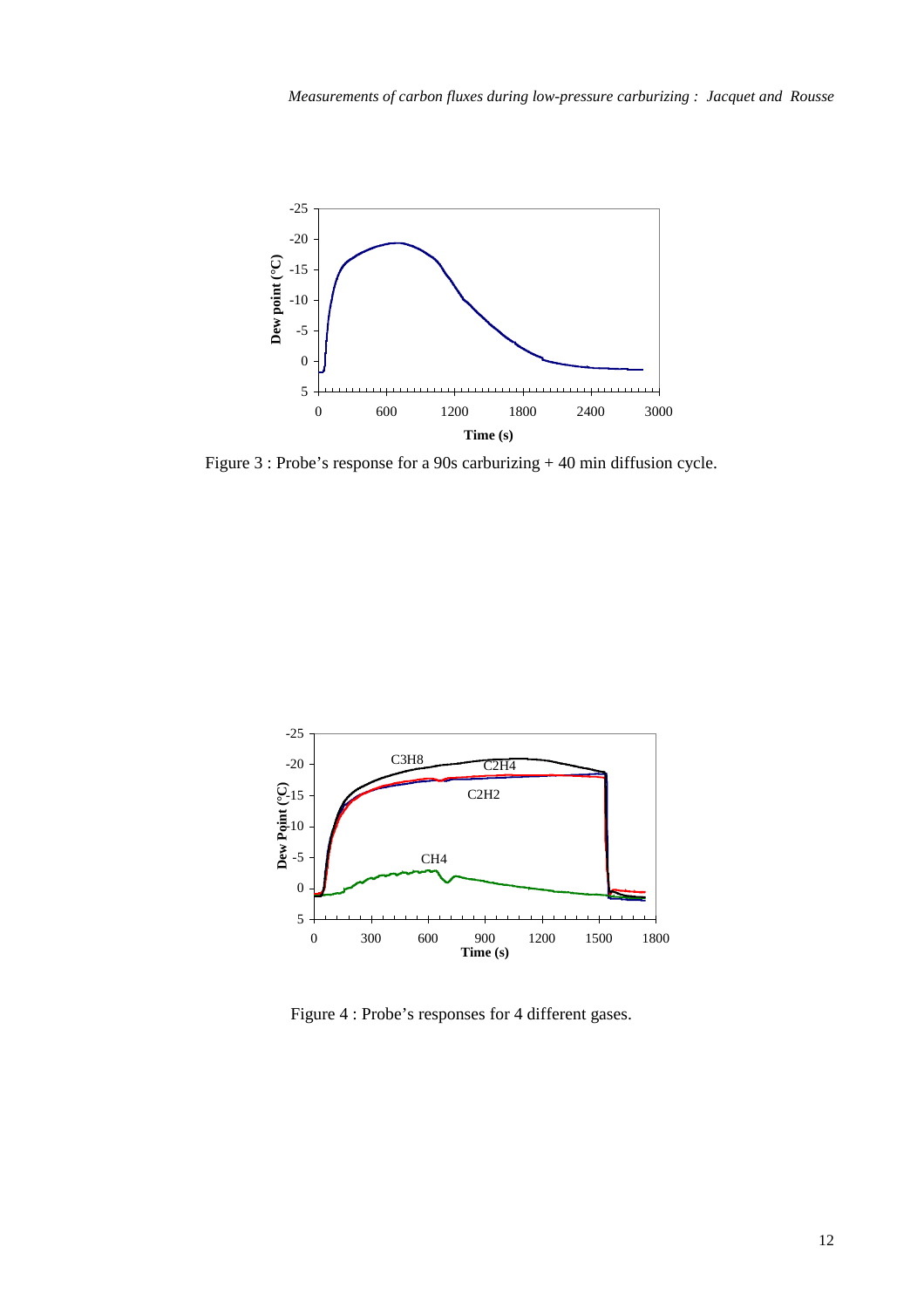

Figure 5 : Microhardness profiles after a standard low pressure carburizing treatment.